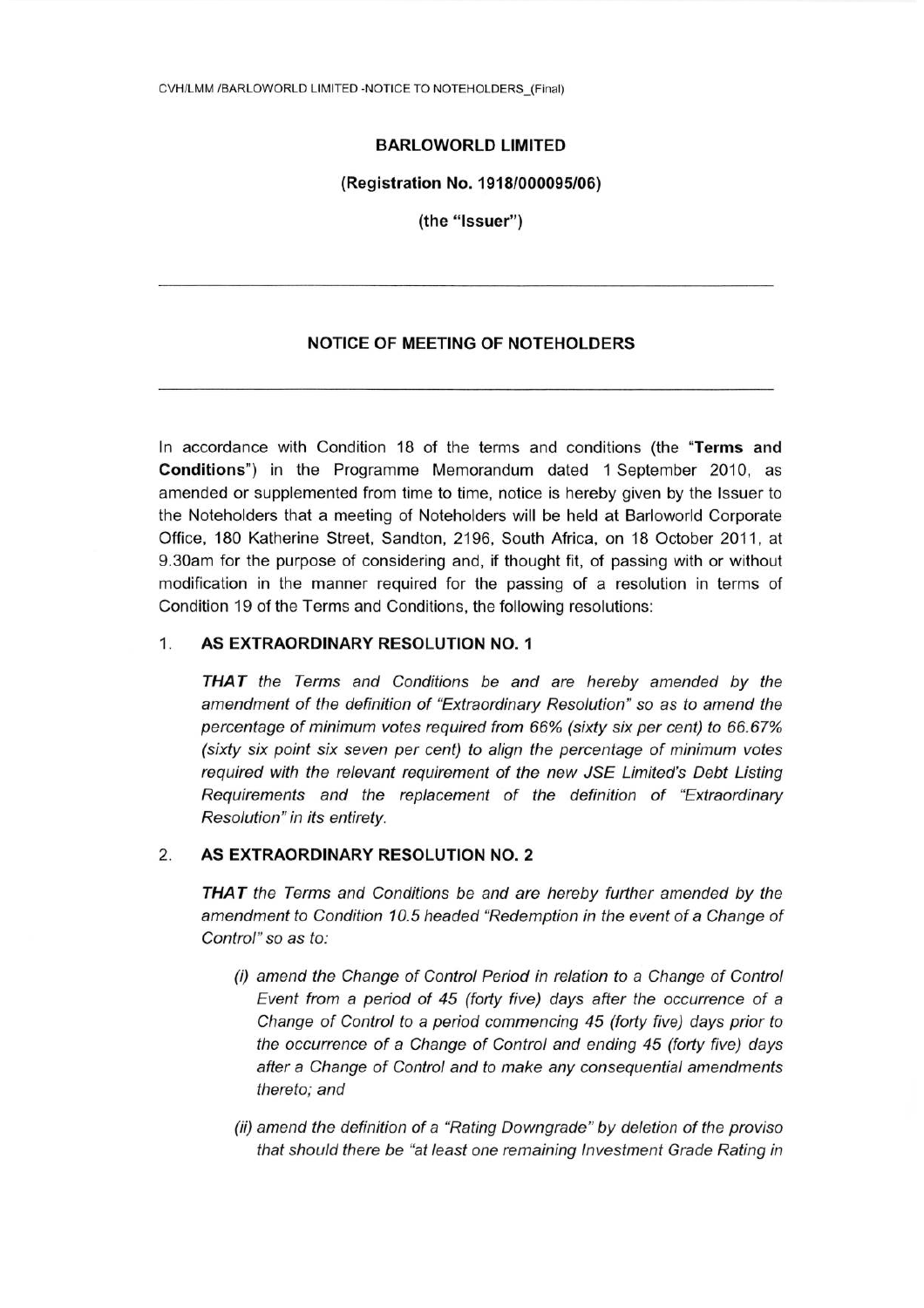relation to the Issuer and/or the Programme and/or the Notes, as the case may be", no Rating Downgrade shall have occurred and,

the replacement of Condition 10.5 headed "Redemption in the event of a Change of Control" in its entirety.

The proposed amendments are attached in the Supplement to the Programme Memorandum, marked Annexure "A".

A Noteholder entitled to attend and vote at the meeting is entitled to appoint one or more proxies to attend and vote in his stead. A proxy need not also be a Noteholder. A proxy form is annexed to this Notice for use by the Noteholder, as Annexure "B", if required.

Proxy forms must be received at the registered office of Strate Limited and copies thereof faxed to Rand Merchant Bank, a division of FirstRand Bank Limited in the manner set out in Annexure "B" annexed hereto not less than 48 hours before the date of the meeting.

This Notice is being delivered to Strate Limited and the JSE Limited in accordance with Condition 19 (as read with Condition 18.3) of the Terms and Conditions.

SIGNED at  $5AMDTON$  on this the  $26Th$  day of  $5EPTEMBCQ2011$ .

For and on behalf of **BARLOWORLD LIMITED** 

Name: DG WILSON Capacity: **P** WASLE. **OWRECTOR**<br>Who warrants his authority hereto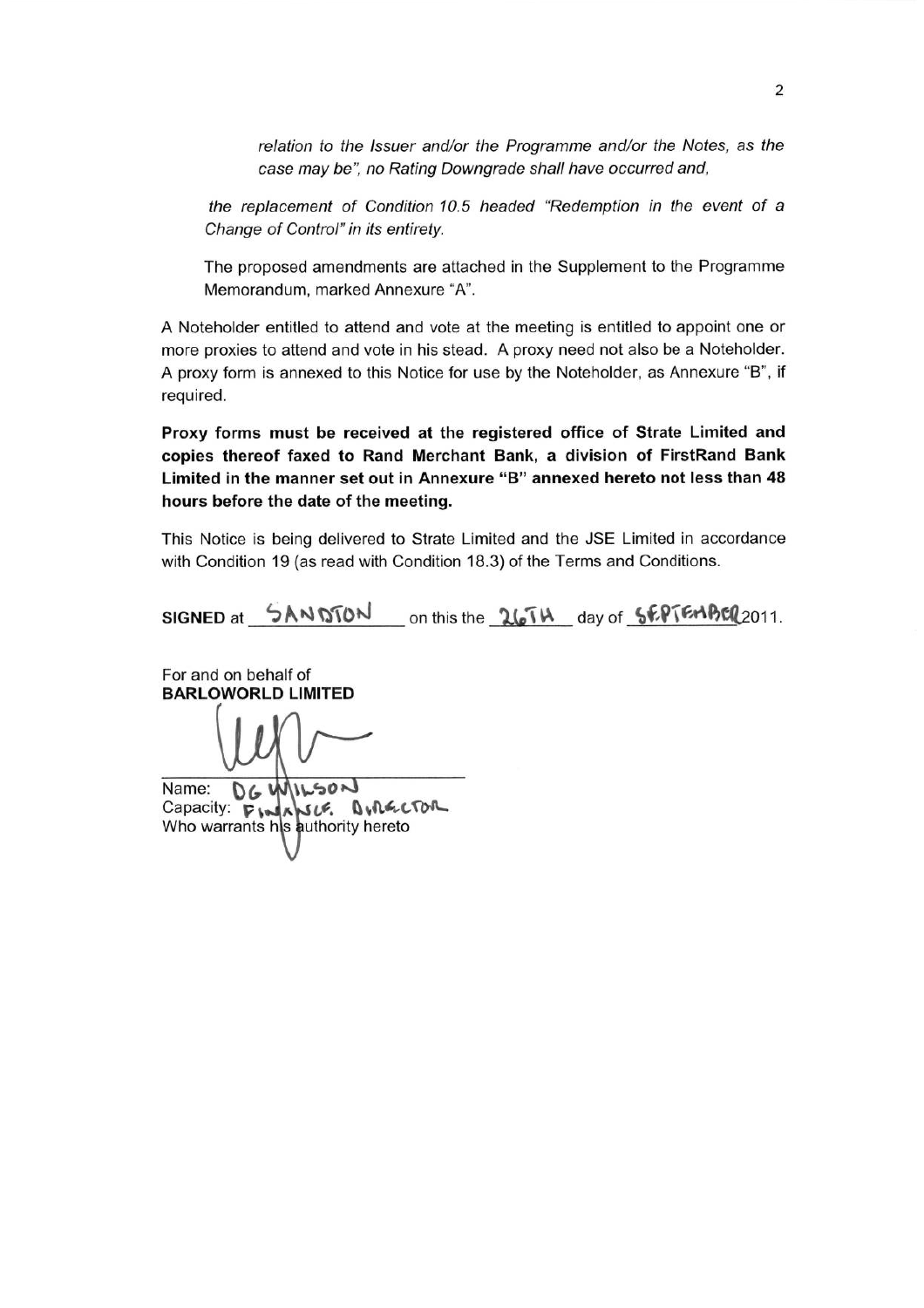

# **BARLOWORLD LIMITED**

*(Incorporated in the Republic of South Africa with limited liability under Registration Number 1918/000095/06)*

# **ZAR10,000,000,000**

# **Domestic Medium Term Note and Commercial Paper Programme Supplement**

On 1 September 2010, Barloworld Limited (the "**Issuer**") updated its ZAR10,000,000,000 Domestic Note and Commercial Paper Programme (the "**Programme**") pursuant to an amended and restated programme memorandum dated 1 September 2010 (the "**Programme Memorandum**") under which the Issuer may, from time to time, issue notes (the "**Notes**"). This supplement to the Programme Memorandum (the "**Supplement**") is published for the purposes of updating the Programme by updating the Programme Memorandum in various respects. This Supplement will apply to all Notes issued under the Programme on or after 1 September 2010 (the "**Supplement Date**") and will in respect of such Notes, supplement the Programme Memorandum.

This Supplement is supplemental to, and should be read in conjunction with the Programme Memorandum in respect of all Notes issued under the Programme after the Supplement Date. This Supplement is deemed to be incorporated in, and to form part of, the Programme Memorandum.

Where any term is defined within the context of a particular clause or section in the Programme Memorandum, the term so defined, unless it is clear from the clause or section in question that the term so defined has limited application to the relevant clause or section, shall bear the meaning ascribed to it for all purposes in this Supplement, unless the context otherwise requires. Expressions defined in the Programme Memorandum shall bear the same meaning in supplements to the Programme Memorandum, which do not themselves contain their own definition and in this Supplement.

In the event of any conflict between the provisions or definitions of the Programme Memorandum and the provisions or definitions of this Supplement, the provisions or definitions, as the case may be, of this Supplement shall prevail. The remaining provisions of the Programme Memorandum, particularly the Terms and Conditions, shall apply, subject to any amendments required by this Supplement. All references to the Programme Memorandum shall mean the Programme Memorandum as supplemented by this Supplement.

> *Arranger* **Rand Merchant Bank, a division of FirstRand Bank Limited**

*Debt Sponsor* **Absa Capital, a division of Absa Bank Limited**

*Dealers*

**Absa Capital, a division of Absa Bank Limited Investec Bank Limited Nedbank Capital, a division of Nedbank Limited Rand Merchant Bank, a division of FirstRand Bank Limited The Standard Bank of South Africa Limited, acting through its Corporate and Investment Banking division**

**Supplement to the Programme Memorandum dated ● 2011**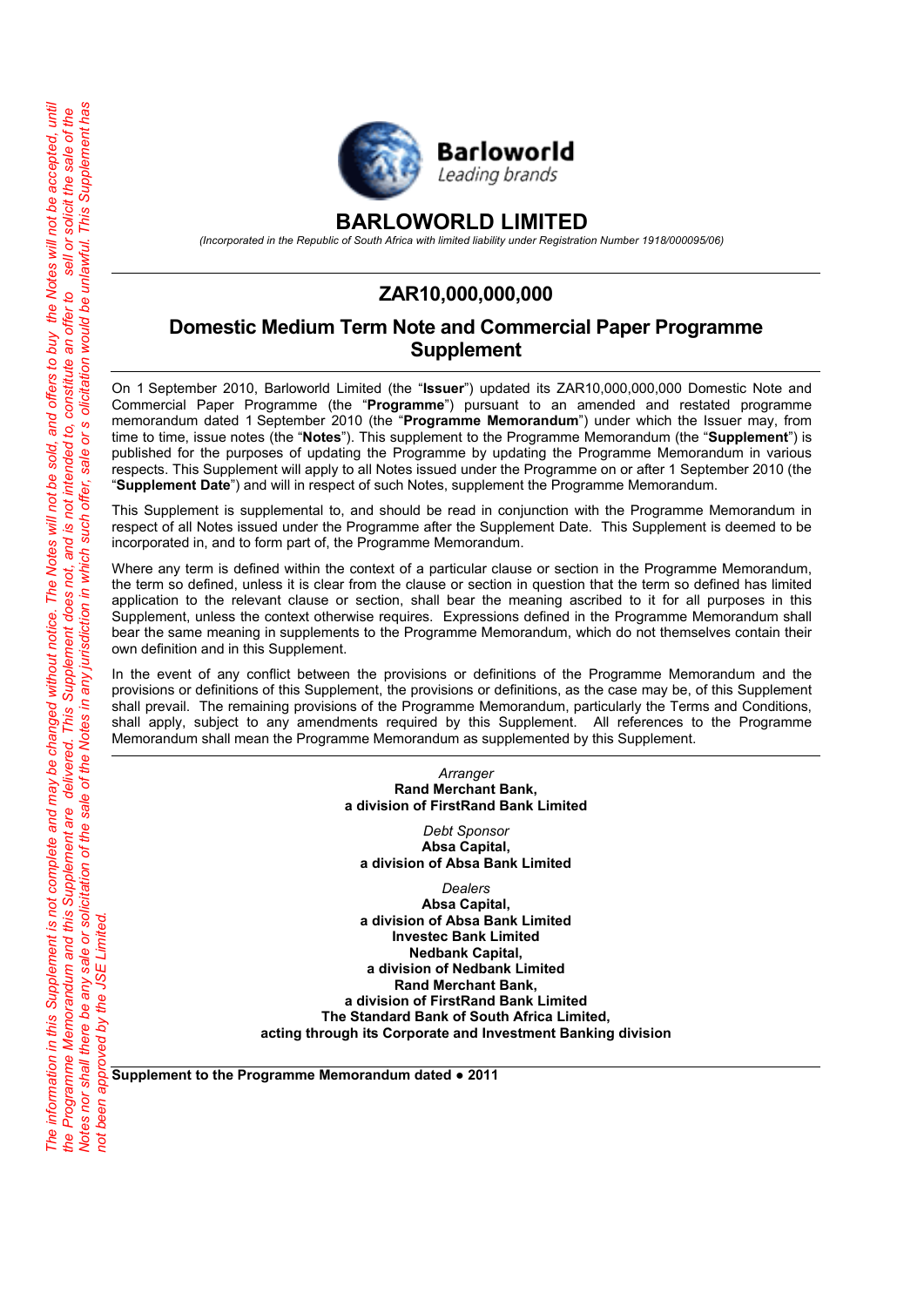#### **IMPORTANT NOTICE**

*Capitalised terms used in this section shall bear the same meanings as used in the Terms and Conditions set out in the Programme Memorandum as supplemented by this Supplement, except to the extent that they are separately defined in this section or clearly inappropriate from the context.*

The Issuer accepts full responsibility for the accuracy of the information contained in this Supplement to the Programme Memorandum and all documents incorporated by reference (see the section of this Supplement headed *"Document Incorporated by Reference"*). To the best of the knowledge and belief of the Issuer (who has taken all reasonable care to ensure that such is the case) the information contained in the Programme Memorandum, as supplemented hereby, is in accordance with the facts and does not omit anything which would make any statement false or misleading and all reasonable enquiries to ascertain such facts have been made. This Supplement contains all information required by law and the debt listings requirements of the JSE.

The Issuer, having made all reasonable enquiries, confirms that the Programme Memorandum, as supplemented hereby, contains or incorporates all information which is material in the context of the issue and the offering of Notes, that the information contained or incorporated in the Programme Memorandum and this Supplement, is true and accurate in all material respects and is not misleading, that the opinions and the intentions expressed in the Programme Memorandum and this Supplement are honestly held and that there are no other facts the omission of which would make the Programme Memorandum and this Supplement, or any of such information or expression of any such opinions or intentions misleading in any material respect.

The Programme Memorandum and this Supplement are to be read in conjunction with all documents which are deemed to be incorporated therein by reference (see the section headed "*Documents Incorporated by Reference*" in the Programme Memorandum). The Programme Memorandum and this Supplement shall be read and construed on the basis that such documents are incorporated into and form part of the Programme Memorandum and the Supplement, as the case may be.

The Arranger, the Dealers, the Debt Sponsor, other professional advisers named herein or any of their respective employees, officers, directors, subsidiaries, holding companies, the subsidiaries of their holding companies (their "**Affiliates**") have not separately verified the information contained herein. Accordingly, no representation, warranty or undertaking, express or implied, is made and no responsibility is accepted by the Arranger, the Dealers, the Debt Sponsor, the other professional advisers or their Affiliates as to the accuracy or completeness of the information contained in the Programme Memorandum or this Supplement or any other information provided by the Issuer. The Arranger, the Dealers, the Debt Sponsor, the other professional advisers or their Affiliates do not accept any liability in relation to the information contained in the Programme Memorandum or the Supplement or any other information provided by the Issuer in connection with the Programme.

The JSE takes no responsibility for the contents of the Programme Memorandum, this Supplement, Applicable Pricing Supplements, or the annual report (as amended or restated from time to time), makes no representation as to the accuracy or completeness of any of the foregoing documents and expressly disclaims any liability for any loss arising from or in reliance upon the whole or any part of the Programme Memorandum, this Supplement, the Applicable Pricing Supplements, or the annual report (as amended or restated from time to time). The Issuer shall accept full responsibility for the accuracy of the information contained in the Programme Memorandum, this Supplement, Applicable Pricing Supplements, and the annual report (as amended or restated from time to time), except as otherwise stated herein.

No person has been authorised to give any information or to make any representation not contained in or not consistent with the Programme Memorandum or the Supplement, or any other information supplied in connection with the Programme and, if given or made, such information or representation must not be relied upon as having been authorised by the Issuer, the Arranger, any of the Dealers, the Debt Sponsor, the other professional advisers or their Affiliates.

Neither the Programme Memorandum nor the Supplement, nor any other information supplied in connection with the Programme is intended to provide a basis for any credit or other evaluation, or should be considered as a recommendation by the Issuer, the Arranger, any of the Dealers, the Debt Sponsor, the other professional advisers or their Affiliates that any recipient of the Programme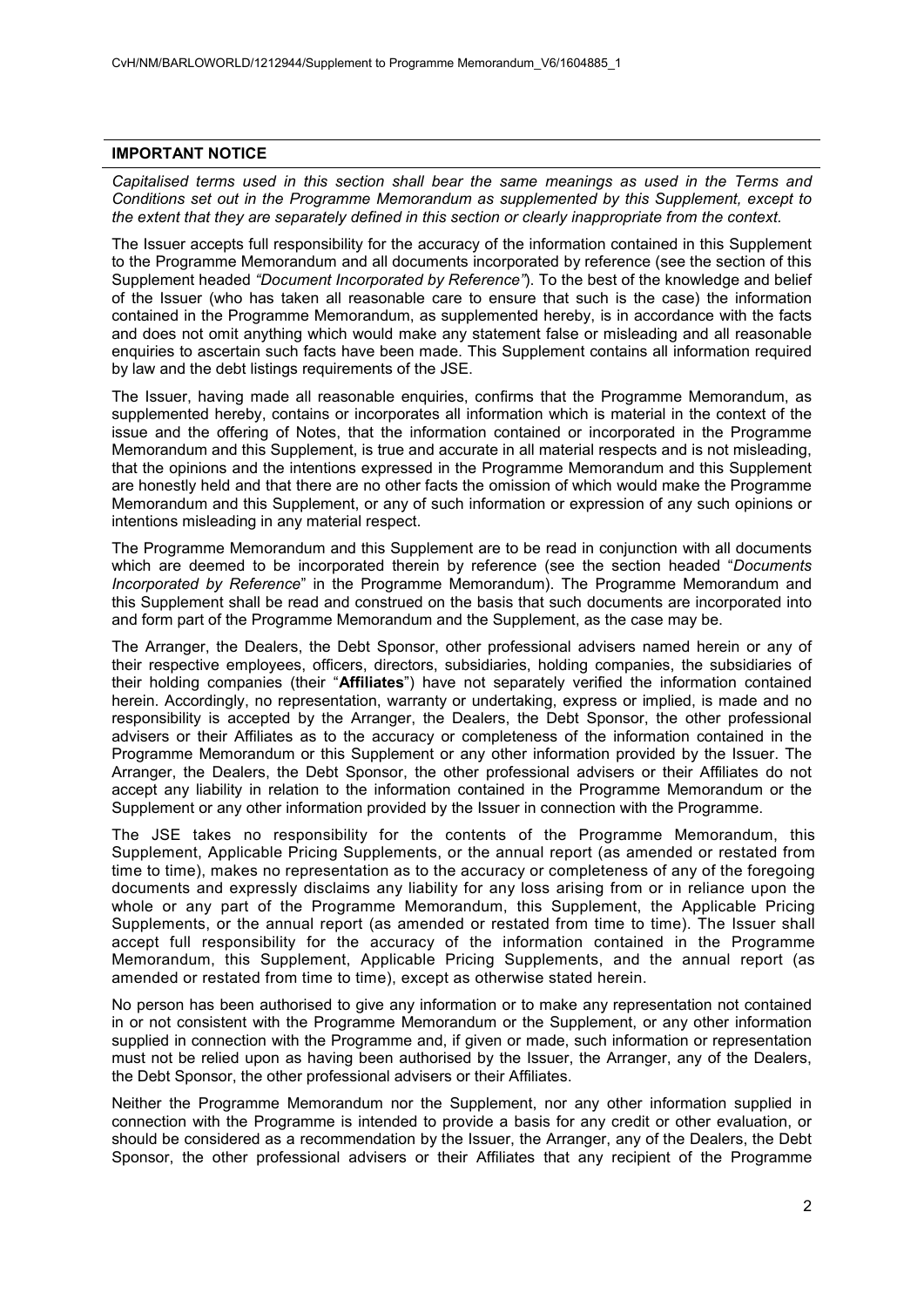Memorandum, the Supplement or any other information supplied in connection with the Programme should subscribe for, or, purchase, any Notes.

Each investor contemplating the subscription for, or purchase of, any Notes should make its own independent investigation of the financial condition and affairs, and its own appraisal of the creditworthiness, of the Issuer and should determine for itself the relevance of the information contained in this Supplement and the Programme Memorandum. Neither the Programme Memorandum, the Supplement nor any other information supplied in connection with the Programme constitutes an offer or invitation by or on behalf of the Issuer, the Arranger, any of the Dealers, the Debt Sponsor, the other professional advisers or their Affiliates to any person to subscribe for or to purchase any Notes.

Neither the delivery of the Programme Memorandum, this Supplement nor any Applicable Pricing Supplement nor the offering, sale or delivery of any Note shall at any time imply that the information contained therein concerning the Issuer is correct at any time subsequent to the date hereof or that any other financial statements or other information supplied in connection with the Programme is correct as of any time subsequent to the date indicated in the document containing the same. The Arranger, Dealers, the Debt Sponsor, the other professional advisers or their Affiliates expressly do not undertake to review the financial condition or affairs of the Issuer during the life of the Programme. Investors should review, *inter alia*, the most recent financial statements, if any, of the Issuer when deciding whether or not to subscribe for, or purchase, any Notes.

Neither the Programme Memorandum nor the Supplement constitutes an offer to sell or the solicitation of an offer to buy or an invitation to subscribe for, or purchase, any Notes in any jurisdiction to any person to whom it is unlawful to make the offer or solicitation in such jurisdiction.

The distribution of the Programme Memorandum and/or the Supplement and the issue, sale or offer of Notes may be restricted by law in certain jurisdictions. None of, the Issuer, the Arranger, Dealers, the Debt Sponsor, the other professional advisers or their Affiliates represent that the Programme Memorandum or the Supplement may be lawfully distributed, or that any Notes may be lawfully offered, in compliance with any applicable registration or other requirements in any such jurisdiction, or pursuant to an exemption available thereunder, or assumes any responsibility for facilitating any such distribution or offering. In particular, no action has been taken by the Issuer, , the Arranger, the Dealers, the Debt Sponsor, the other professional advisers or their Affiliates which would permit a public offering of any Notes or distribution of the Programme Memorandum or this Supplement in any jurisdiction where action for that purpose is required. Accordingly, no Notes may be offered or sold, directly or indirectly, and neither the Programme Memorandum nor the Supplement, nor any advertisement or other offering material may be distributed or published in any jurisdiction, except under circumstances that will result in compliance with any applicable laws and regulations, and the Dealers have represented that all offers and sales by them will be made in compliance with this prohibition.

Persons into whose possession the Programme Memorandum, the Supplement or any Notes come are required by the Issuer, the Arranger, Dealers, the Debt Sponsor, the other professional advisers or their Affiliates to inform themselves about, and observe, any such restrictions. In particular, there are restrictions on the distribution of the Programme Memorandum, the Supplement and the offer, issue or sale of Notes in the United States of America, the United Kingdom, European Economic Area and the Republic of South Africa. For a description of certain restrictions on the offer, issue or sales of Notes and on the distribution of the Programme Memorandum, this Supplement or any Applicable Pricing Supplement and other offering material relating to the Notes, see the section of this Supplement headed "*Subscription and Sale*".

All references in this document to "Rands", "ZAR", "South African Rand", "R" and "cent" refer to the currency of South Africa, to "U.S.\$" to the currency of the United States of America and to "Euro" or "€" to the single currency introduced at the start of the third stage of European Economic and Monetary Union pursuant to the Treaty establishing the European Community, as amended.

**The Notes have not been and will not be registered under the United States Securities Act of 1933 (the** "**Securities Act**"**). Notes may not be offered, sold or delivered within the United States of America or to U.S. persons except in accordance with Regulation S under the Securities Act.**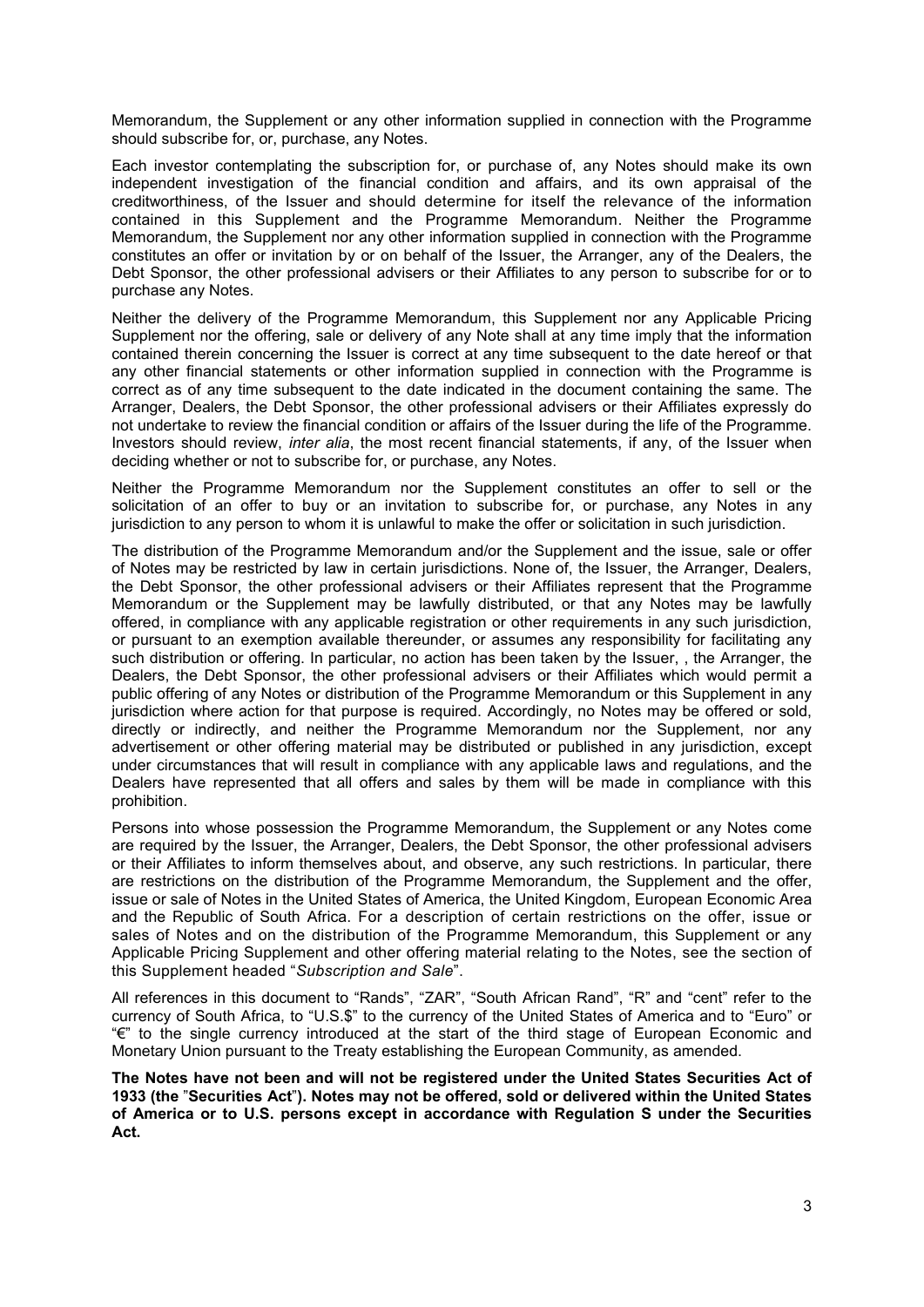# **TABLE OF CONTENTS**

| AMENDMENTS TO THE PROGRAMME MEMORANDUM | 5 |
|----------------------------------------|---|
| DOCUMENTS INCORPORATED BY REFERENCE    |   |
| <b>GENERAL INFORMATION</b>             |   |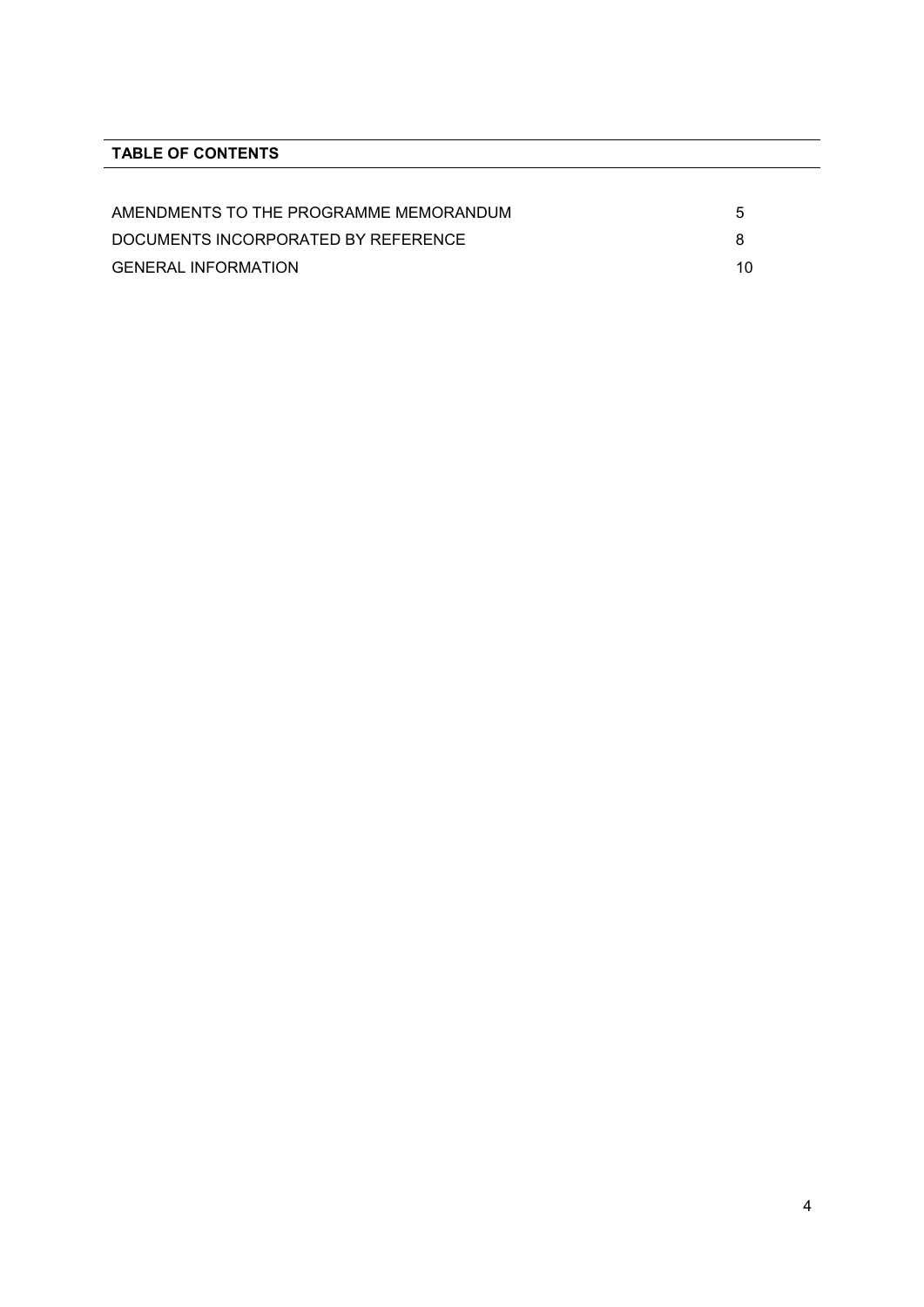# **AMENDMENTS TO THE PROGRAMME MEMORANDUM**

The following amendments are made to the Programme Memorandum:

- 1. Under the heading "*Terms and Conditions of Notes*", the following amendments are made:
- 1.1 On page 28 of the Programme Memorandum, the definition of "*Extraordinary Resolution*" be and is hereby deleted and replaced with the following new definition:
	- ""*Extraordinary Resolution*" *a resolution passed at a meeting (duly convened) of the Noteholders or, as the case may be, by a majority consisting of not less than 66.67% (sixty six point six seven per cent) of the persons voting at such meeting upon a show of hands or if a poll be duly demanded then by a majority consisting of not less than 66.67% (sixty six point six seven per cent) of the votes given on such poll*;"
- 1.2 On page 45 of the Programme Memorandum, Condition 10.5 headed "*Redemption in the event of a Change of Control"* be and is hereby deleted in its entirety and replaced with the following new Condition 10.5:

### *""10.5 Redemption in the Event of a Change of Control*

*The provisions of this Condition 10.5 (Redemption in the Event of a Change of Control) shall apply if specified in the Applicable Pricing Supplement.*

- *10.5.1 A "Change of Control Event" shall occur if at any time while any Note remains Outstanding:*
	- (i) *a Change of Control occurs; and*
	- (ii) *within the Change of Control Period and in respect of that Change of Control:*
		- (A) *a Rating Downgrade occurs in relation to the Issuer and/or the Programme and/or any Notes rated by a Rating Agency, as the case may be; or*
		- (B) *if a Negative Rating Event occurs;*
- *10.5.2 Promptly upon the Issuer becoming aware that a Change of Control Event has occurred, the Issuer shall give a notice to the Noteholders in accordance with Condition 18 (Notices) specifying the nature of the Change of Control Event and the circumstances giving rise to it and the procedure for exercising the option contained in this Condition 10.5.*
- *10.5.3 If a Change of Control Event occurs at any time while any Note remains Outstanding, then provided the Noteholders have:*
	- (i) *in terms of Condition 20 (Meeting of Noteholders) convened a meeting of Noteholders within 30 (thirty) days of the notification by the Issuer as set out in Condition 10.5.2; and*
	- (ii) *resolved in terms of Condition 20 (Meetings of Noteholders) by way of Extraordinary Resolution, to require the redemption of the Notes of that Class of Noteholders in these circumstances,*

*the Issuer shall redeem all Notes held by that Class of Noteholders at its Early Redemption Amount together with accrued interest (if any) within 15 (fifteen) days of having received a written notice from that Class of Noteholders to redeem such Note.*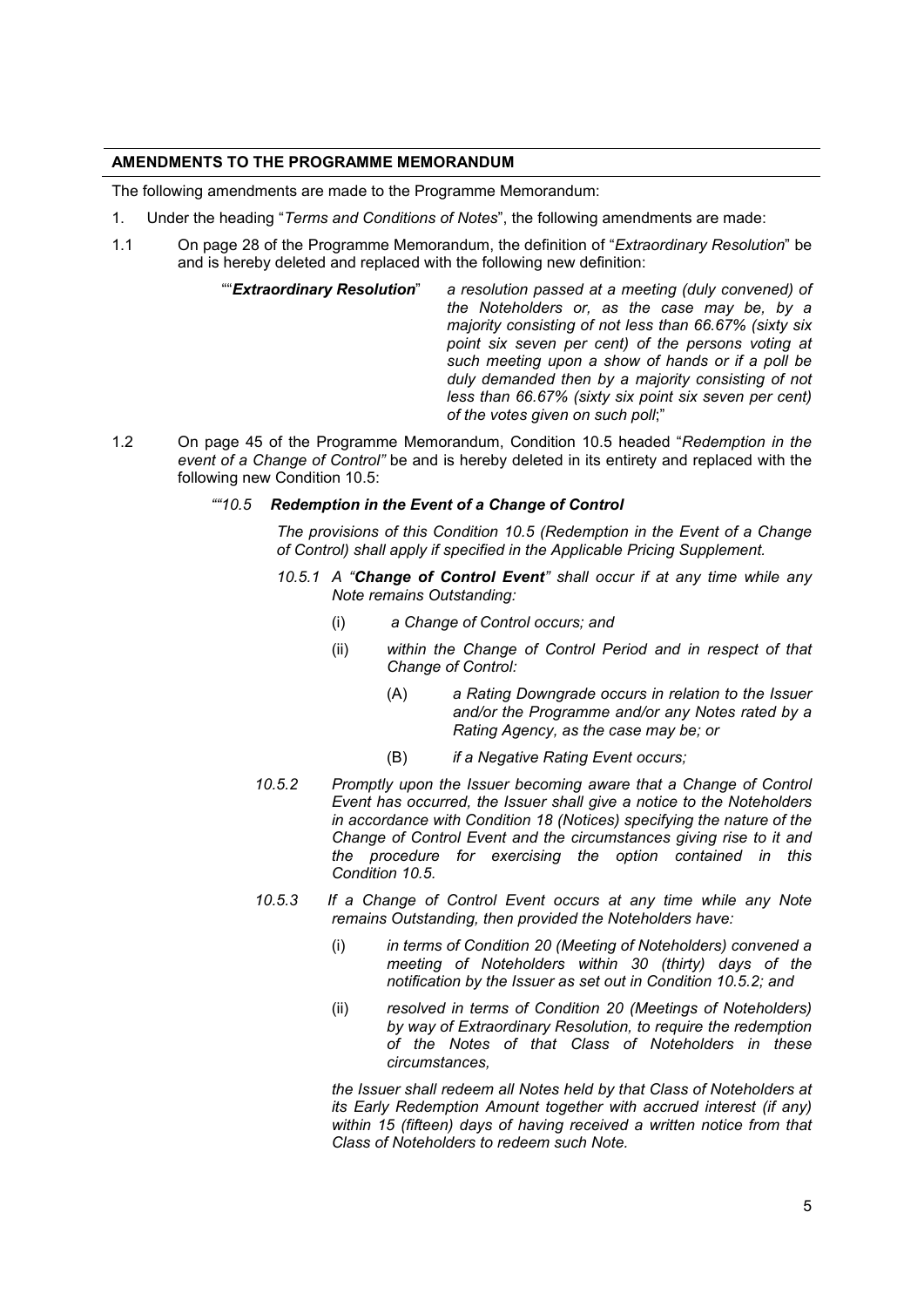- *10.5.4 Such option shall be exercisable by a Class of Noteholders by the delivery of a written notice (a "Change of Control Redemption Notice") to the Issuer at its registered office within 45 (forty five) days after the occurrence of a Change of Control Event, unless prior to the delivery by that Noteholder of its Change of Control Redemption Notice the Issuer gives notice to redeem the Notes.*
- *10.5.5 For the purposes of this Condition 10.5:*
	- (i) *"Acting in Concert" means a group of persons who, pursuant to an agreement or understanding (whether formal or informal), actively co-operate, through the acquisition of shares in the Issuer by any of them, either directly or indirectly, to obtain or consolidate Control of the Issuer;*
	- (ii) *a "Change of Control" shall be deemed to have occurred at each time (whether or not approved by the senior management or board of directors of the Issuer) that any person ("Relevant Person") or person Acting in Concert or any person or persons acting on behalf of any such person(s), at any time directly or indirectly acquires Control of the Issuer, provided that a Change of Control shall not be deemed to have occurred if all the shareholders of the Relevant Person are also, or immediately prior to the event which would otherwise constitute a Change of Control, were the same shareholders of the Issuer;*
	- (iii) *"Change of Control Period" means, in relation to a Change of Control of the Issuer, the period commencing 45 (forty five) days prior to such Change of Control and ending 45 (forty five) days after such Change of Control;*
	- (iv) *"Control" of the Issuer means (A) the holding beneficially of more than 50% (fifty percent) of the issued share capital of the Issuer (excluding any part of that issued share capital that carries no right to participate beyond a specified amount in a distribution of either profits or capital), or (B) the power to cast, or control the casting of, votes in respect of such number of the shares in the issued share capital of the Issuer carrying more than 50% (fifty percent) of the total number of votes that may be cast at a general meeting of the members of the Issuer;*
	- (v) *"Investment Grade Rating" means a national scale rating of "Baa3.za" by Moody's, "BBB-(zaf)" by Fitch, "zaBBB-" by S&P "BBB-" by GCR or its equivalent for the time being, or better;*
	- (vi) *a "Negative Rating Event" shall, in relation to Notes that are unrated and/or where no rating is assigned to the Issuer and/or the Programme, as the case may be, by a Rating Agency at the time a Change of Control occurs, be deemed to have occurred if:*
		- *(A) the Issuer does not on or before the 60th (sixtieth) Business Day after the commencement of the Change of Control Period seek, and use all reasonable endeavors to obtain from a Rating Agency, a rating in respect of itself and/or the Programme and/or the Notes, as the case may be, that are not rated; or*
		- *(B) if it does so seek and use such endeavors, it has not at the expiry of the Change of Control Period and as*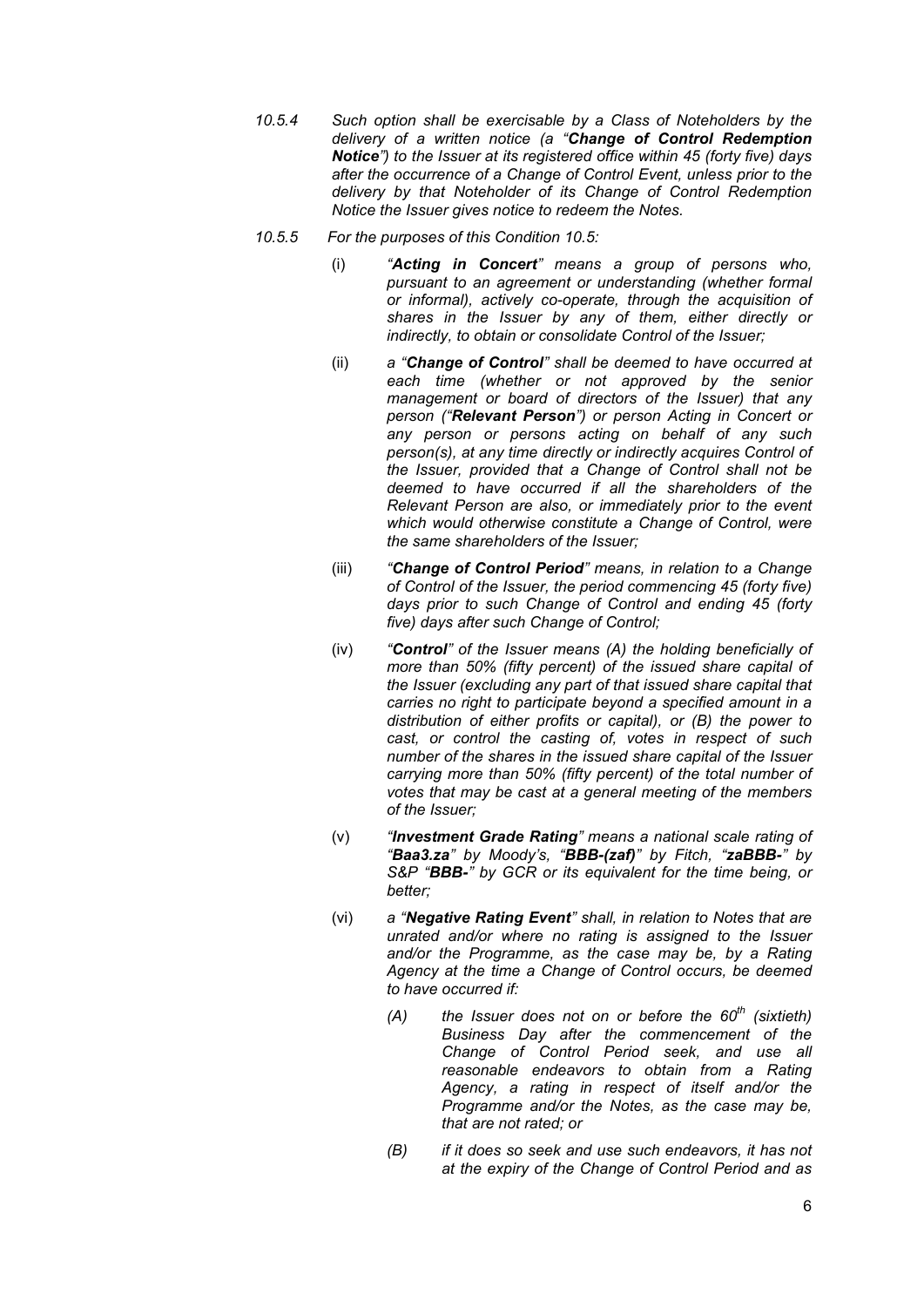*a result of such Change of Control obtained an Investment Grade Rating in respect of itself and/or the Programme and/or such Notes, as the case may be.*

- (vii) *"Rating Agency" means Moody's Investors Services Limited ("Moody's"), Fitch Southern Africa (Proprietary) Limited ("Fitch"), Standard & Poor's Rating Services ("S&P"), Global Credit Rating Co. (Proprietary) Limited ("GCR") or any other rating agency of equivalent international or domestic standing, as the case may be;*
- (viii) *"Rating Downgrade" shall, in relation to the Issuer and/or the Programme, as the case may be, and/or where any Notes are rated by a Rating Agency, be deemed to have occurred in respect of a Change of Control if within the Change of Control Period the rating previously assigned to the Issuer and/or the Programme and/or such Notes, as the case may be, by any Rating Agency is:*
	- *(A) withdrawn; or*
	- *(B) changed from an Investment Grade Rating to a non-Investment Grade Rating,*

*provided that no Rating Downgrade shall have occurred if the Rating assigned to the Issuer and/or the Programme and/or the Notes, as the case may be, is withdrawn and substituted for an Investment Grade Rating by another Rating Agency."*

2. The section headed *"Documents Incorporated by Reference"* on page 8 of this Supplement shall replace the section headed "*Documents Incorporated by Reference*" on page 5 of the Programme Memorandum in its entirety.

**SIGNED** at  $\qquad \qquad \text{this} \qquad \qquad \text{day of} \qquad \qquad \text{2011}.$ 

\_\_\_\_\_\_\_\_\_\_\_\_\_\_\_\_\_\_\_\_\_\_\_\_\_\_\_ \_\_\_\_\_\_\_\_\_\_\_\_\_\_\_\_\_\_\_\_\_\_\_\_\_\_\_\_\_

For and on behalf of **BARLOWORLD LIMITED**

Name: Name: Capacity: Director Capacity: Director

Who warrants his authority hereto Who warrants his authority hereto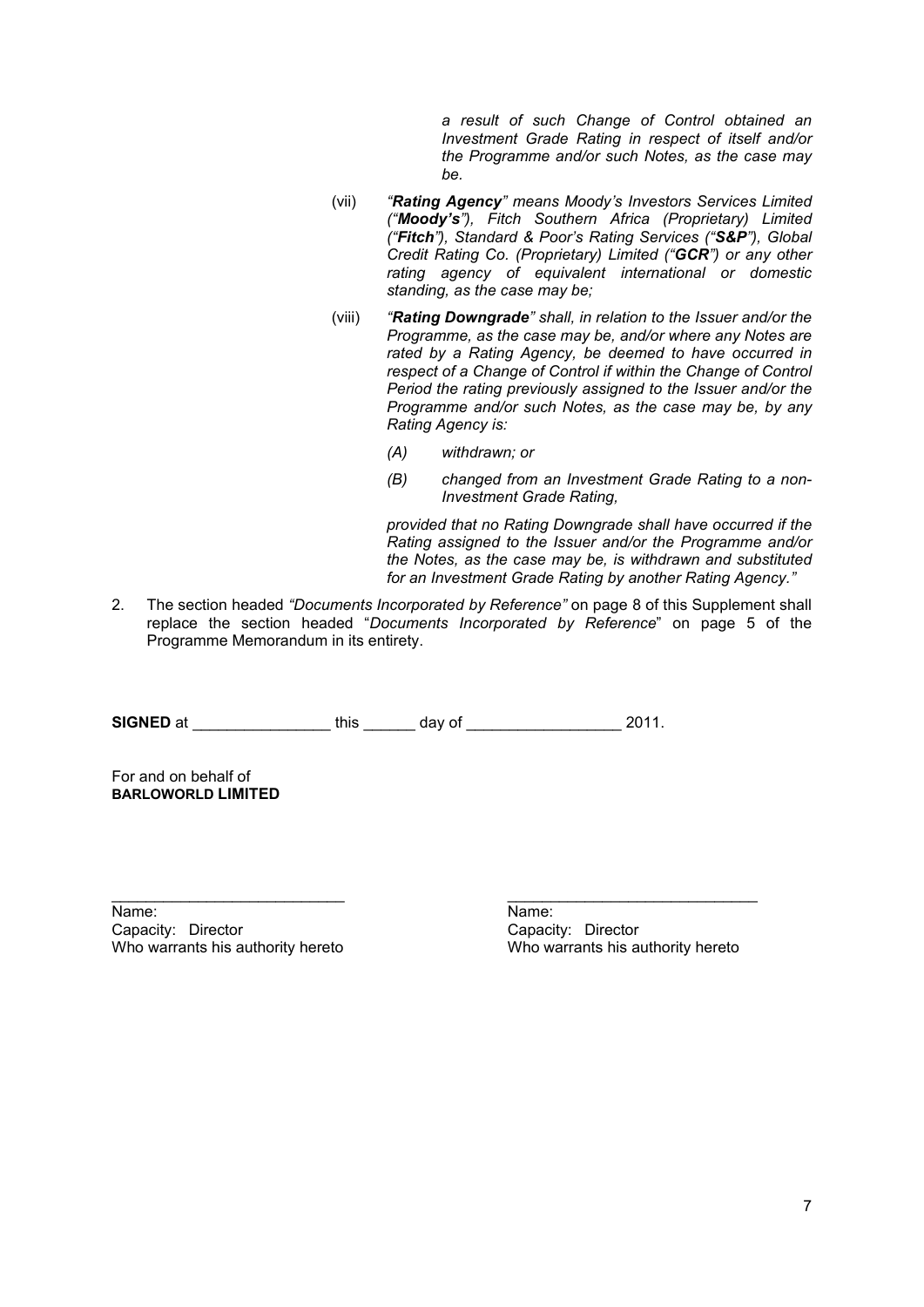#### **DOCUMENTS INCORPORATED BY REFERENCE**

*Capitalised terms used in this section headed "Documents Incorporated by Reference" shall bear the same meanings as used in the "Terms and Conditions of the Notes" set out in the Programme Memorandum as supplemented by this Supplement, except to the extent that they are separately defined in this section or clearly inappropriate from the context.*

The following documents shall be deemed to be incorporated in, and to form part of, the Programme Memorandum:

- (a) all amendments and supplements to the Programme Memorandum prepared by the Issuer from time to time;
- (b) in respect of any issue of Notes under the Programme, the audited annual financial statements (together with reports and the notes thereto) of the Issuer for its three financial years prior to the date of such issue, and the audited financial statements (together with reports and notes thereto) of the Issuer for all financial years following the date of such issue as and when such statements become available;
- (c) in respect of any issue of Notes under the Programme, the published annual report (incorporating the Issuer's audited annual financial statements, together with reports and the notes thereto) attached to and intended to be read with such audited financial statements (together with reports and notes thereto) of the Issuer for all financial years post the date of such issue as and when such published annual report becomes available;
- (d) each Applicable Pricing Supplement relating to any Tranche of Notes issued under the Programme;
- (e) all information pertaining to the Issuer which is relevant to the Programme and/or the Programme Memorandum which will be electronically submitted through the Securities Exchange News Service ("**SENS**") or similar service established by the JSE, to SENS subscribers, if required,

save that any statement contained in the Programme Memorandum, this Supplement or in any of the documents incorporated by reference in and forming part of the Programme Memorandum or this Supplement, as the case may be, shall be deemed to be modified or superseded for the purpose of the Programme Memorandum or this Supplement, as the case may be, to the extent that a statement contained in any document subsequently incorporated by reference modifies or supersedes such earlier statement (whether expressly, by implication or otherwise).

The Issuer will provide at the registered office of the Issuer as set out at the end of this Supplement, without charge, upon request of such person, a copy of any or all of the documents which are incorporated herein by reference, unless such documents have been modified or superseded, in which case the modified or superseding documentation will be provided. Requests for such documents should be directed to the Issuer at its registered office as set out at the end of this Supplement. The Programme Memorandum, this Supplement, the Applicable Pricing Supplements and audited annual financial statements of the Issuer are also available on the Issuer's website, www.barloworld.com. In addition, the Programme Memorandum, this Supplement and the Applicable Pricing Supplements will be filed with the JSE which will publish such documents on its website at http://www.jse.co.za. The Programme Memorandum does not constitute an offer or invitation by or on behalf of the Issuer, the Arranger and the Dealers or their Affiliates, the Debt Sponsor, other professional advisors or the JSE to any person in any jurisdiction to subscribe for or purchase any Notes.

The Issuer will, for so long as any Note remains outstanding and listed on the Interest Rate Market of the JSE, publish a new Programme Memorandum or a supplement to the Programme Memorandum, as the case may be, if:

- (a) a change in the condition (financial or otherwise) of the Issuer has occurred which is material in the context of the Notes and the Issuer's, payment obligations thereunder; or
- (b) an Event has occurred which affects any matter contained in the Programme Memorandum or this Supplement, as the case may be, the disclosure of which would reasonably be required by Noteholders and/or potential investors in the Notes; or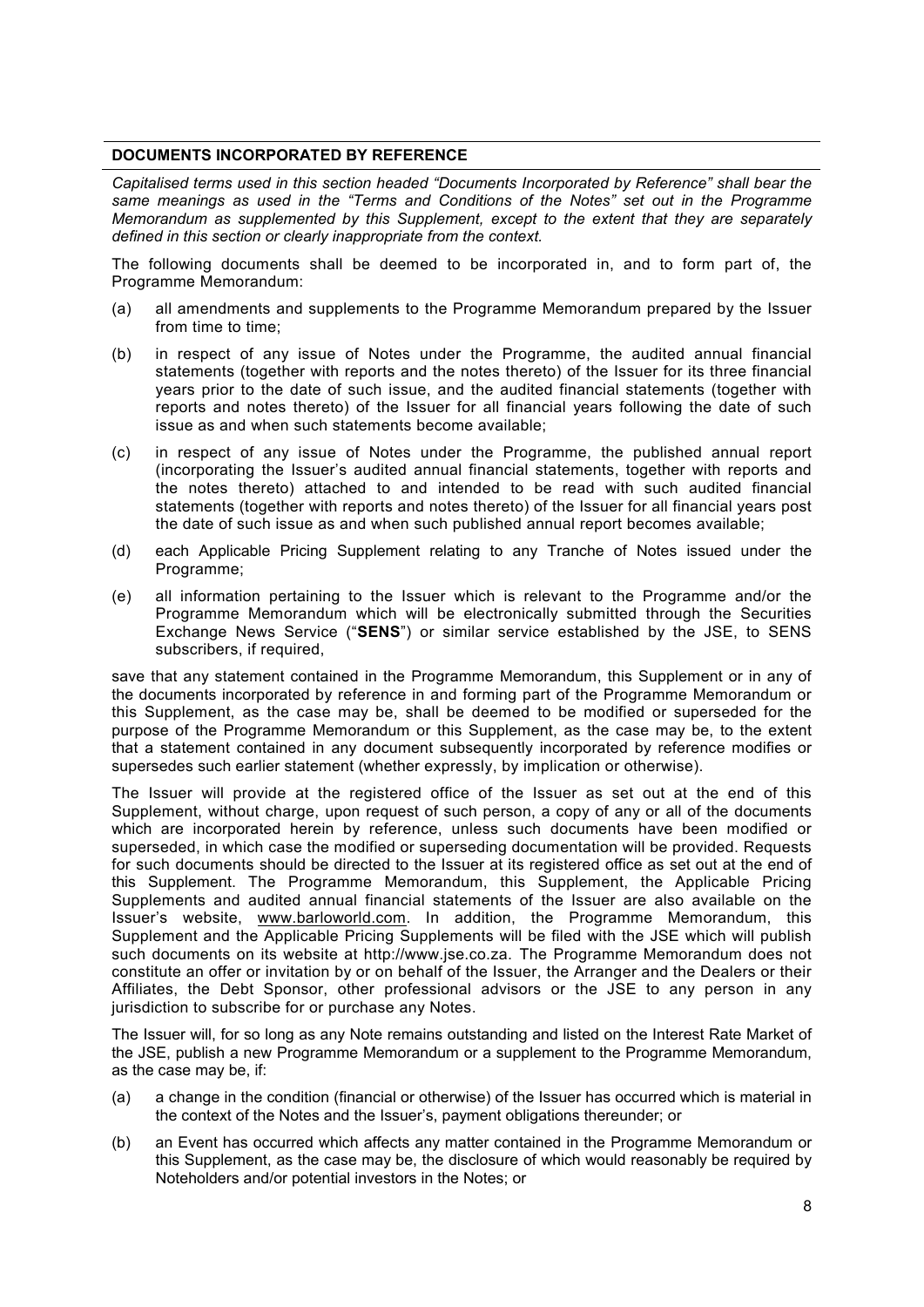- (c) any of the information contained in the Programme Memorandum or this Supplement, as the case may be, becomes outdated in a material respect; or
- (d) the Programme Memorandum or this Supplement, as the case may be, no longer contains all the material correct information required by the Applicable Procedures,

provided that, in the circumstances set out in paragraphs (c) and (d) above, no new Programme Memorandum or supplement to the Programme Memorandum, as the case may be, is required in respect of the Issuer's audited annual financial statements if such audited annual financial statements are incorporated by reference into the Programme Memorandum or this Supplement and such audited annual financial statements are published, as required by the Companies Act, and submitted to the JSE within six months after the financial year end of the Issuer.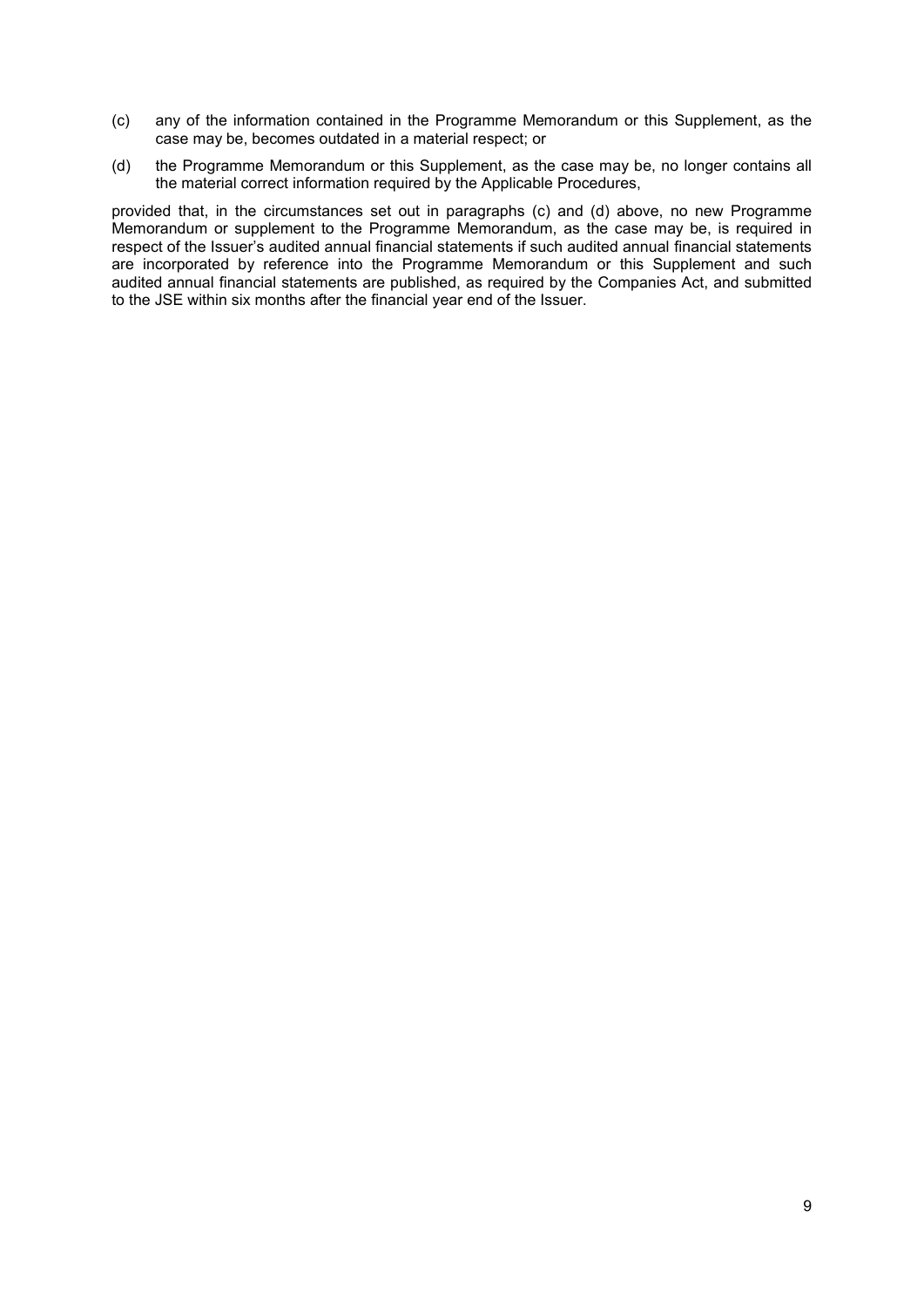#### **GENERAL INFORMATION**

*Capitalised terms used in this section headed "General Information" shall bear the same meanings as used in the "Terms and Conditions of the Notes" set out in the Programme Memorandum as supplemented by this Supplement, except to the extent that they are separately defined in this section or clearly inappropriate from the context.*

#### **Authorisation**

All consents, approvals, authorisations or other orders of all regulatory authorities required by the Issuer under the laws of South Africa as at the date of the Supplement have been given for the supplement of the Programme and the issue of Notes and for the Issuer to undertake and perform its obligations under the Programme Memorandum and the Notes.

The Supplement of the Programme was approved by a resolution of the board of directors of the Issuer on 1 September 2011.

### **Listing**

The Supplement to the Programme Memorandum was approved by the JSE. Notes to be issued under the Programme will be listed on the Interest Rate Market of the JSE or any other financial exchange. Unlisted Notes may also be issued under the Programme Memorandum.

### **Material Change**

Save as disclosed in the Programme Memorandum or this Supplement, as the case may be, there has been no material change in the financial or trading position of the Issuer since the date of the Issuer's latest audited financial statements.

### **Litigation**

Save as disclosed herein, neither the Issuer nor any of its respective consolidated Subsidiaries are or have been involved in any legal or arbitration proceedings (including any such proceedings which are pending or threatened of which the Issuer are aware) which may have or have had a significant effect on the financial position of the Issuer or its consolidated Subsidiaries.

#### **Auditors**

Deloitte & Touche, Chartered Accountants SA. have acted as the auditors of the financial statements of the Issuer for the financial year ended 30 September 2010, 2009 and 2008 and, in respect of those years, have issued unqualified audit reports.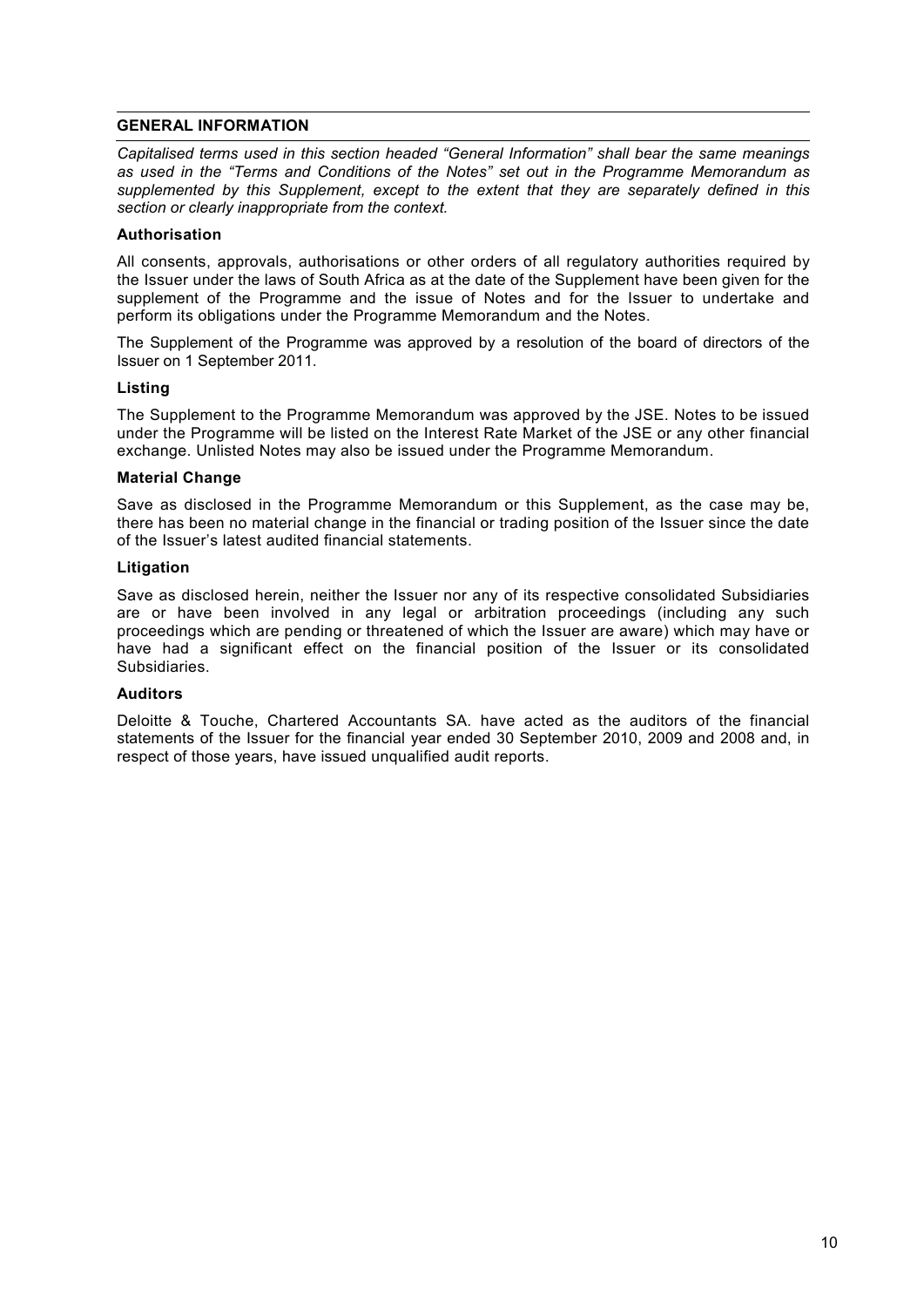#### **ISSUER**

**Barloworld Limited** (Registration Number 1918/000095/06) Barloworld Corporate Office 180 Katherine Street Sandton, 2196 P O Box 782248 Sandton, 2146 South Africa Contact: Mr W Kotzé

#### **ARRANGER Rand Merchant Bank, a division of FirstRand Bank Limited** (Registration Number 2000/001225/06) 1 Merchant Place Corner Rivonia Road and Fredman Drive Sandton, 2146 P O Box 786273 Sandton, 2146 South Africa Contact: Mr B Martin

#### **DEALERS**

# **Absa Capital,**

**a division of Absa Bank Limited** (Registration Number 1986/004794/06) 15 Alice Lane Sandton, 2196 Private Bag X10056

Sandton, 2146 South Africa Contact: Ms P Nana

#### **Nedbank Capital, a division of Nedbank Limited** (Registration Number 1951/000009/06) 135 Rivonia Road **Sandown** Sandton, 2196

P O Box 1144 Johannesburg, 2000 South Africa Contact: Mr B Stewart

#### **Investec Bank Limited**

(Registration Number 1969/004763/06) 100 Grayston Drive **Sandown** Sandton, 2196 P O Box 785700 Sandton, 2146 South Africa Contact: Ms L Cunningham-Scott

**Rand Merchant Bank, a division of FirstRand Bank Limited** (Registration Number 2000/001225/06) 1 Merchant Place Corner Rivonia Road and Fredman Drive Sandton, 2146 P O Box 786273 Sandton, 2146 South Africa Contact: Mr B Martin

**The Standard Bank of South Africa Limited, acting through its Corporate and Investment Banking division** (Registration Number 1962/000738/06) 3 Simmonds Street Johannesburg, 2001 P O Box 4425 Johannesburg, 2000 South Africa Contact: Mr A Costa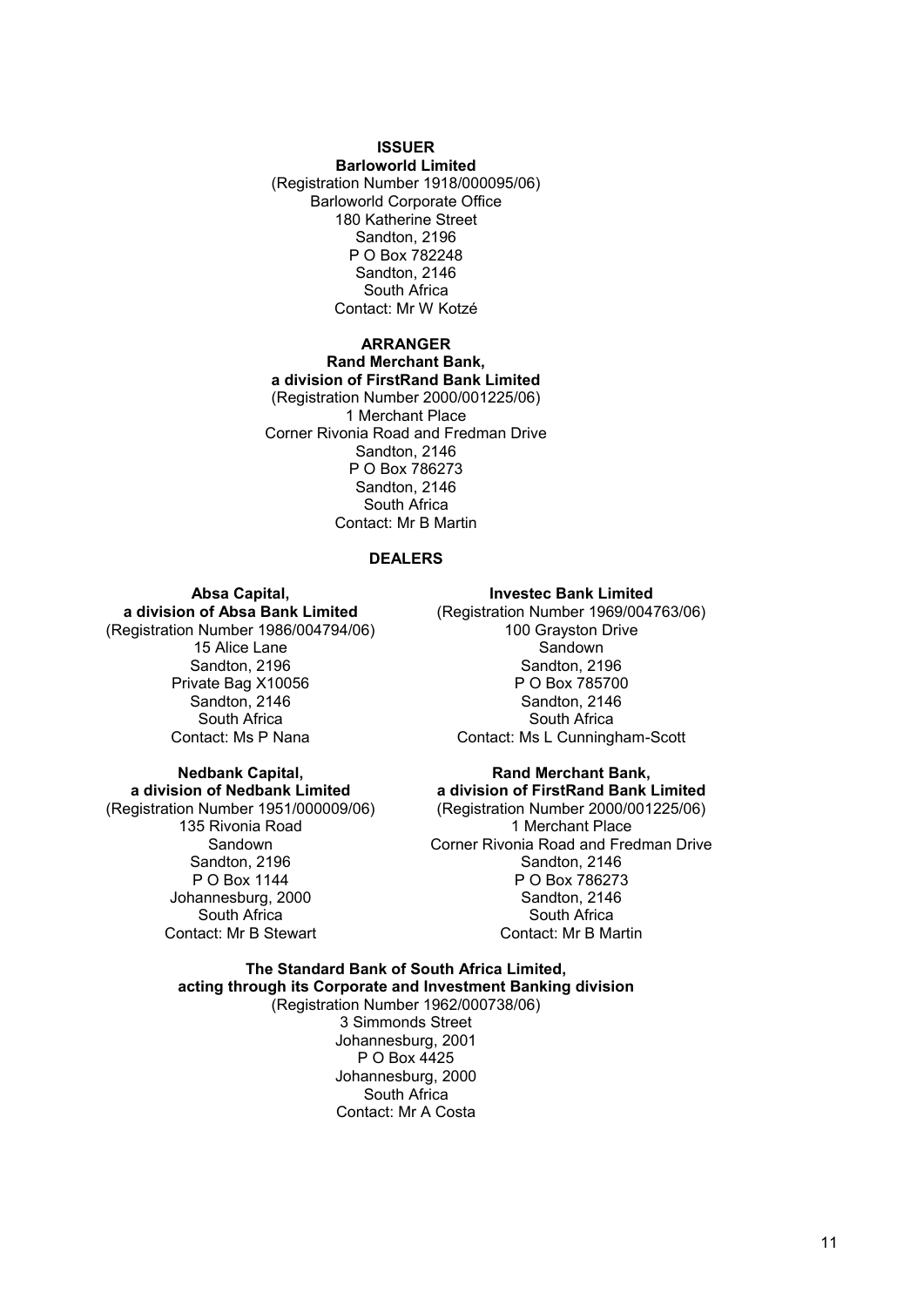# **TRANSFER AGENT AND CALCULATION AGENT**

#### **Barloworld Limited**

(Registration Number 1918/000095/06) Barloworld Corporate Office 180 Katherine Street Sandton, 2196 P O Box 782248 Sandton, 2146 South Africa Contact: Mr W Kotzé

# **PAYING AGENT**

**The Standard Bank of South Africa Limited, acting through its Corporate and Investment Banking division** (Registration Number 1962/000738/06) 3 Simmonds Street Johannesburg, 2001 P O Box 4425 Johannesburg, 2000 South Africa Contact: **[Insert]**

#### **DEBT SPONSOR Absa Capital, a division of Absa Bank Limited** (Registration Number 1986/004794/06) 15 Alice Lane Sandton, 2196 Private Bag X10056 Sandton, 2146 South Africa Contact: Ms M Gaylard

# **LEGAL ADVISERS TO THE ISSUER, ARRANGER AND DEALERS**

#### **Bowman Gilfillan Incorporated**

(Registration Number 1998/021409/21) 165 West Street Sandown Sandton, 2196 P O Box 785812 Sandton, 2146 South Africa Contact: Mr C van Heerden

### **AUDITORS TO THE ISSUER**

# **Deloitte & Touche**

The Woodlands 20 Woodlands Drive Woodmead Sandton, 2196 Private Bag X 6, Gallo Manor Johannesburg, 2052 South Africa Contact: Mr A Waller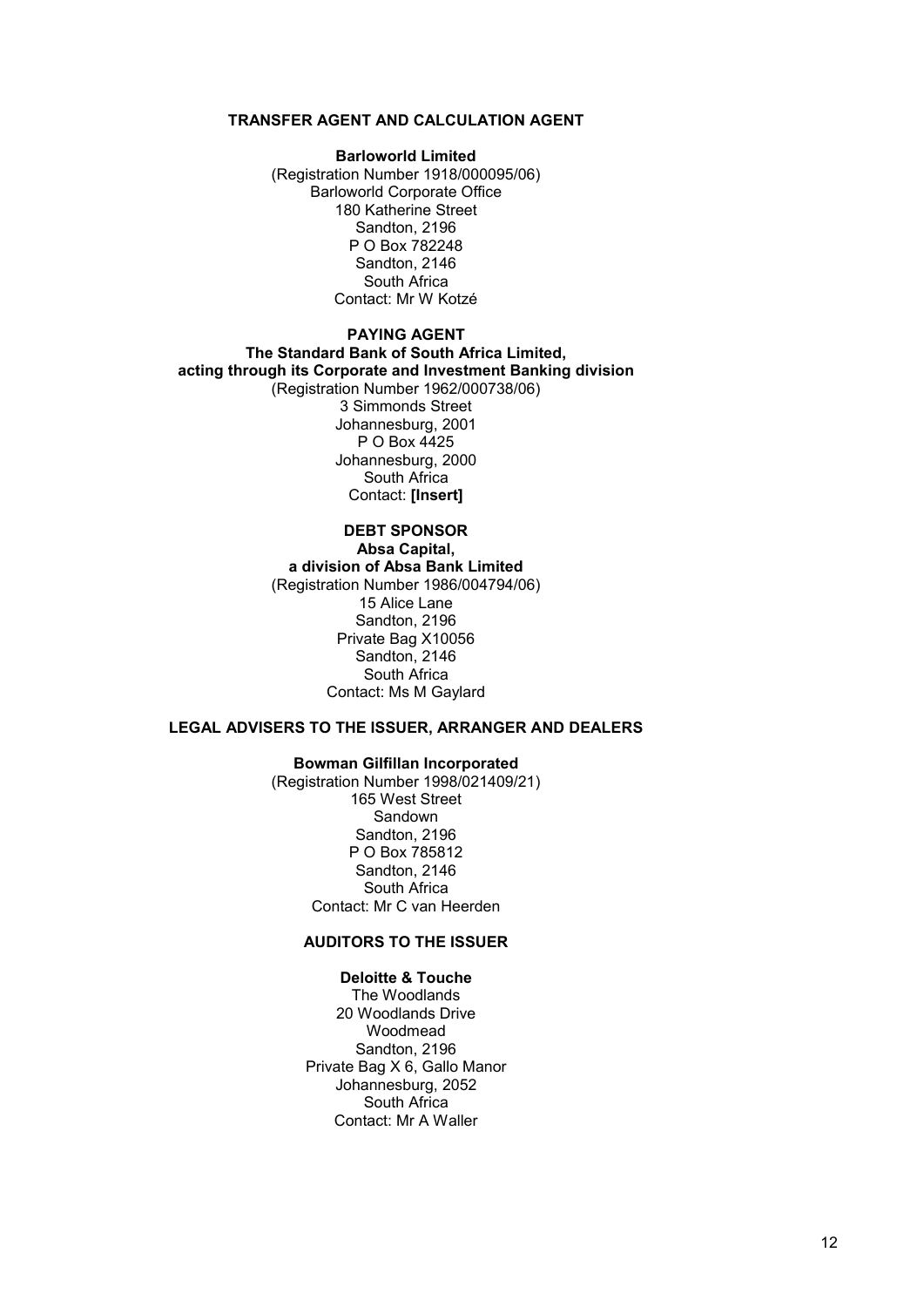**ANNEXURE "B"**

# **BARLOWORLD LIMITED**

**(Registration No. 1918/000095/06)**

# **(the "Issuer")**

# **FORM OF PROXY**

For use by Noteholders of the Issuer at a meeting (the "**Meeting**") of Noteholders to be held at Barloworld Corporate Office, 180 Katherine Street, Sandton, 2196, South Africa, on 18 October 2011, at 9.30am.

I/We 

being a Noteholder of the Issuer hereby appoint (see note 1):

| и  | or failing him/her |
|----|--------------------|
|    |                    |
| 2. | or failing him/her |

3. the chairman of the Meeting,

as my/our proxy to act for me/us and on my/our behalf at the Meeting which will be held for the purpose of considering and, if deemed fit, passing, with or without modification, the resolution(s) to be proposed thereat and at any adjournment thereof, and to vote for and/or against the resolution(s) and/or abstain from voting in respect of the resolution(s), in accordance with the following instructions (see notes attached):

|                                      | For | <b>Against</b> | <b>Abstain</b> |
|--------------------------------------|-----|----------------|----------------|
| <b>Extraordinary Resolution No 1</b> |     |                |                |
| <b>Extraordinary Resolution No 2</b> |     |                |                |

SIGNED at \_\_\_\_\_\_\_\_\_\_\_\_\_\_\_\_\_\_\_\_\_ on \_\_\_\_\_\_\_\_\_\_\_\_\_\_\_\_\_\_\_\_\_\_\_\_2011

Signature **Signature Signature Signature** 

(Assisted by me (where applicable))

A Noteholder entitled to attend and vote is entitled to appoint a proxy to attend, speak and on a poll vote in his/her stead at the Meeting and such proxy need not also be a Noteholder.